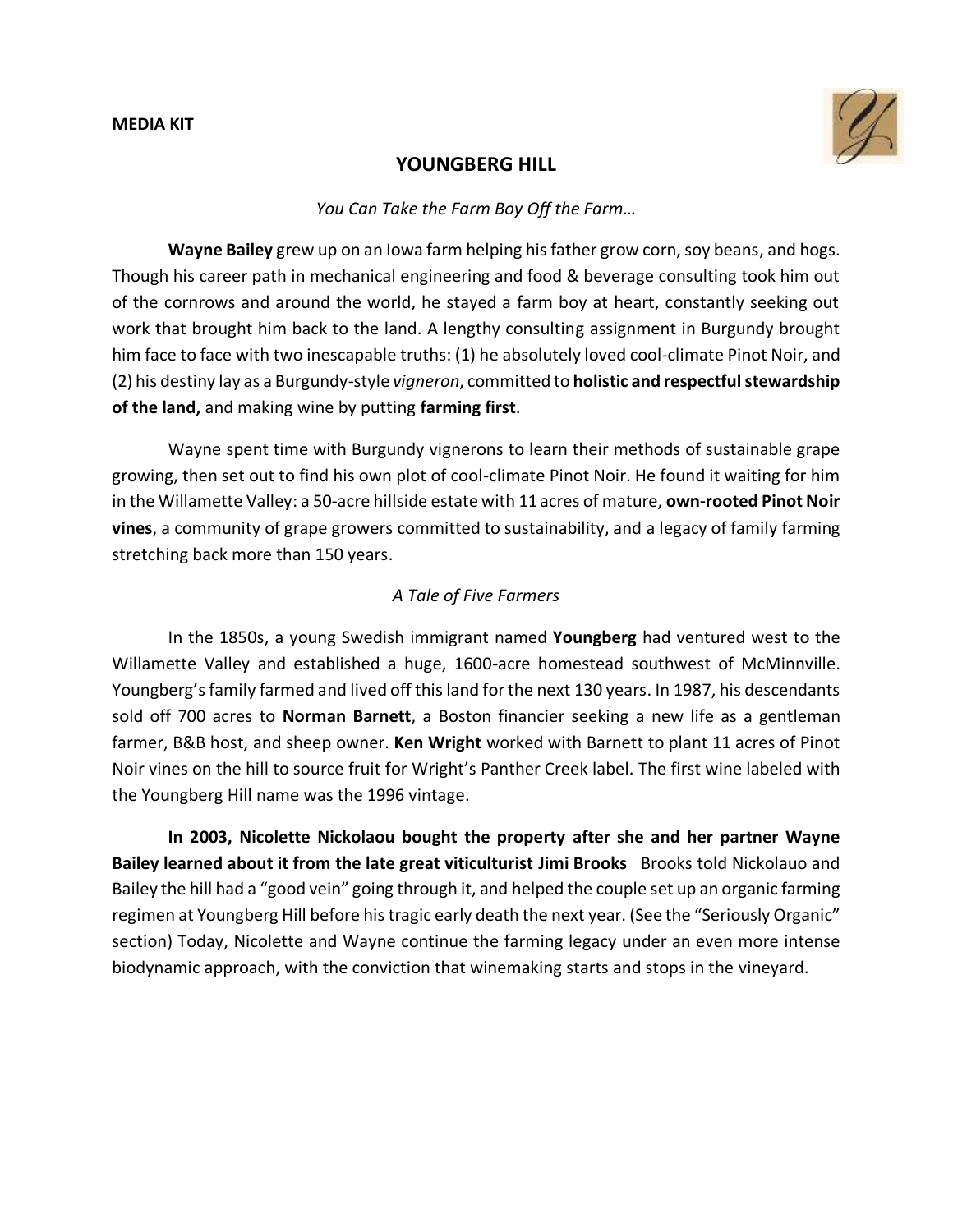# **Timeline of Youngberg Hill's Farming Legacy**

1850s Youngberg establishes a 1600-acre homestead encompassing the current estate

1989 Ken Wright plants 11 acres of own-rooted **Pinot Noir** on the property

- 1996 **First vintage** labeled specifically as Youngberg Hill
- 2003 **Nickolaou** purchases the property and along with Bailey, begin farming **organically**

2006-2008 5 acres of **Pinot Gris** (Aspen Block) and 3 additional acres of **Pinot Noir** (Bailey Block) were planted on Youngberg Hill

2011 Youngberg Hill moves to a practical approach to **biodynamic growing**

- 2012 Youngberg Hill moves winemaking operations to Brittan winery in McMinnville
- 2014 Half the Aspen Block (2 ½ acres) is grafted over to Dijon clones of **Chardonnay**
- 2017 Release of first estate-grown Chardonnay from Aspen Block (2015 vintage)
- 2019 The final block of Pinot Noir (Clones 667 and 115) are planted at Youngberg Hill

### **SERIOUSLY ORGANIC**

*Wayne Bailey's Pragmatic Obsession*

When you walk through Youngberg Hill's vineyards with Wayne Bailey, you see immediately how serious he is about his farming. Every few minutes he excuses himself, wandering down a row of vines to scrutinize a new shoot, inspect the clusters, or pick up a stray golf ball. Bailey is seriously committed to keeping his 23-acre vineyard as pristine and healthy as possible. For his family, and the land itself, he wants to ensure the vineyard and vines are healthier 50 years from now than they are today. "That's sustainability," he says.

He pushes sustainable organic farming to a new level—what he calls "**seriously organic,**" a holistic approach that maintains natural balance in the vineyard and promotes healthier vines and higher quality fruit. "Organic tells you what *not* to do," he says. "But **biodynamics** practices help you do what will make the soil even healthier." Rather than following certification checklists, Bailey focuses on what is best for the soil, the vines, and the wine.

His obsession with natural processes has its limits, though. "I look at it pragmatically, not prescriptively," he insists. "I may not prune on the exact day prescribed, but—as we did back in Iowa, planting potatoes according to the *Farmer's Almanac—*I do generally farm in conjunction with the moon cycles*.* And that is biodynamic farming."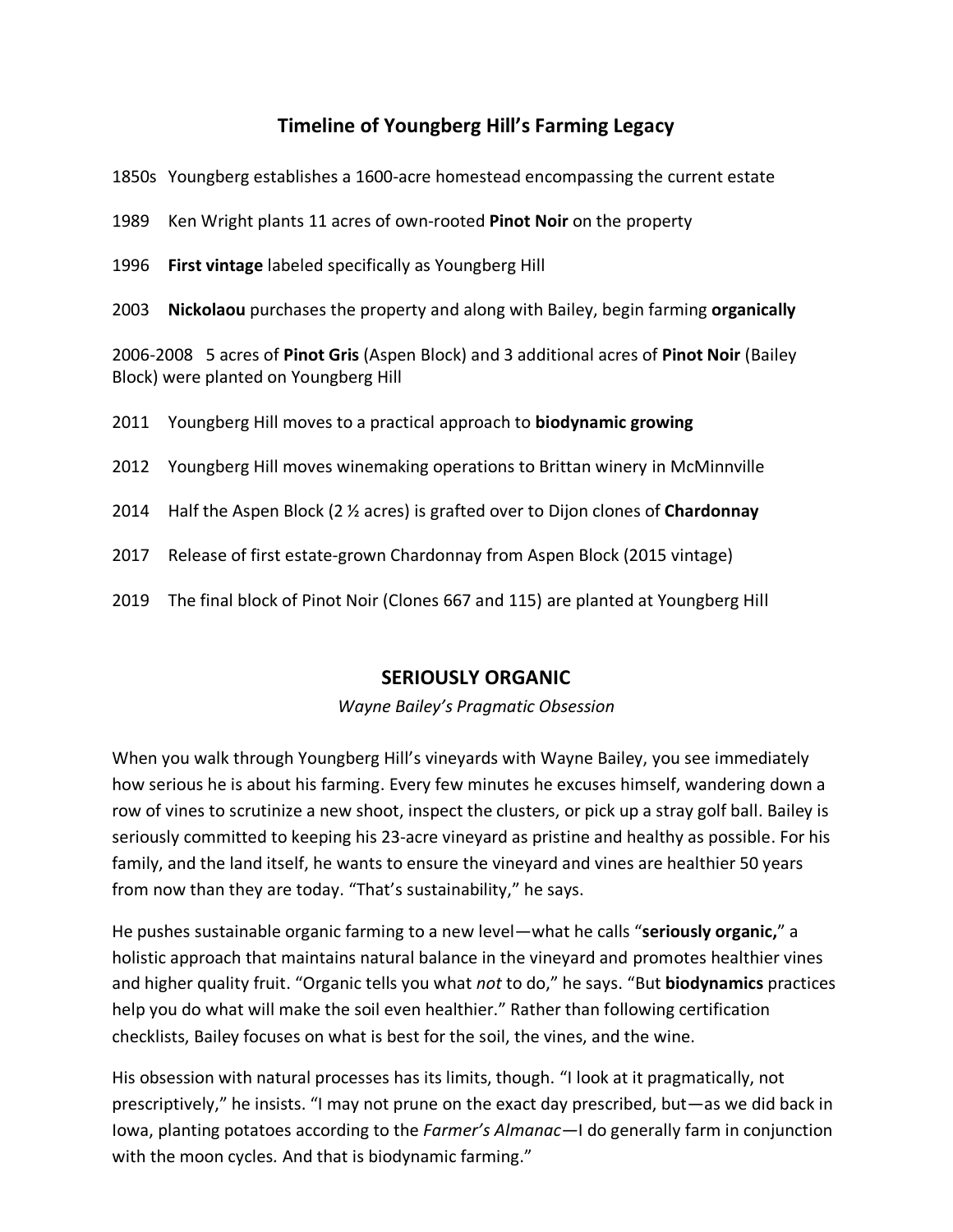# **Winemaking Philosophy**

Bailey is a fervent **non-interventionist**. "We try to do everything we can do to stay out of the way," he says. "If you grow the best grapes, and bring them into a healthy winery environment, the wine will take care of itself. You can't do anything in the winery to make poor, under-ripe, or diseased grapes into a great wine."

Wayne's biggest challenge as a winemaker is keeping his hands off, though, particularly when there is something going on. "Experience tells you that the sooner you respond, the better chance of saving the wine. However, experience also tells you that in many, if not most cases, having patience for the wine to evolve usually is the best non-action."

His goal is to make the best wine possible that reflects where the grapes were grown, and the weather of the season in which they were grown. Each of Youngberg Hill's wines is crafted in a way that honors its unique origin on the property, without imposing a certain style or characteristic. His goal is only to aid it in being the best it can be.

"It's like raising children," he says. "You can't make a rocket scientist out of a child who's born to be a musician."

Bailey believes that the more he improves the soil, the better and healthier his grapes will be, and the better his wines can express their unique terroir.

As Bailey loves to tell everyone, "Our wines are made in the vineyard, not the winery. ™"

# **Personalities of the Vineyard Blocks**

Wayne honored the estate's rich history as a family farm by naming vineyard blocks after his own family. The **Bailey** block was planted in 2008 to the Dijon clone 777, in order to round out the estate's already planted Pommard and Wadenswil clones. This section of the vineyard rests on a huge shelf of shale just 18 inches below the surface, which imparts a wonderful mineral characteristic.

Wayne and Nicolette's oldest daughter, **Natasha**, gave her name to the biggest and one of the oldest blocks of Pinot Noir—both the oldest vines, and the oldest soil (marine sediment). Here, the Wadenswil clone produces bright fruit and spice-driven characteristics.

The **Jordan** block, also one of the oldest blocks on the vineyard, named for the spirited middle daughter, shares her intense and expressive nature. Located higher on the hill in volcanic rock, this block has shallow rocky soil that produces complex, more Burgundian-style Pinot Noir from the Pommard clone.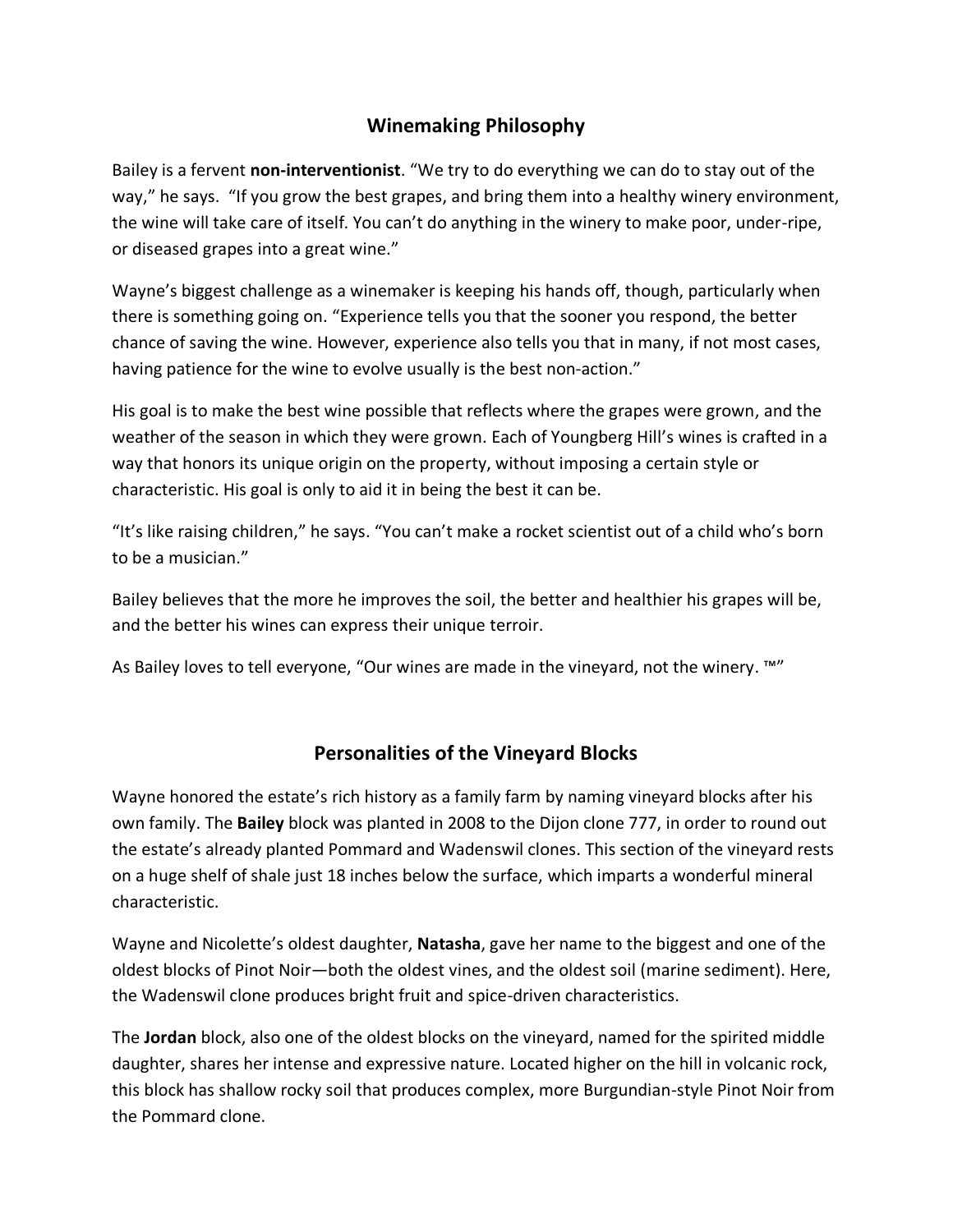The **Aspen** block grows the estate's relatively new white grapes and is named for the Bailey's relatively new youngest daughter. Wayne planted this block in a prime spot to show how good Chardonnay and Pinot Gris can be when planted in areas typically reserved for Pinot Noir. Like its namesake, this block is already showing maturity beyond its years.

"I am tending the land and the vines for my children," Wayne says with a smile. "I want to leave this farm for them—and better than I found it."



*The Bailey children (left to right): Natasha, Aspen, and Jordan with their namesake wines*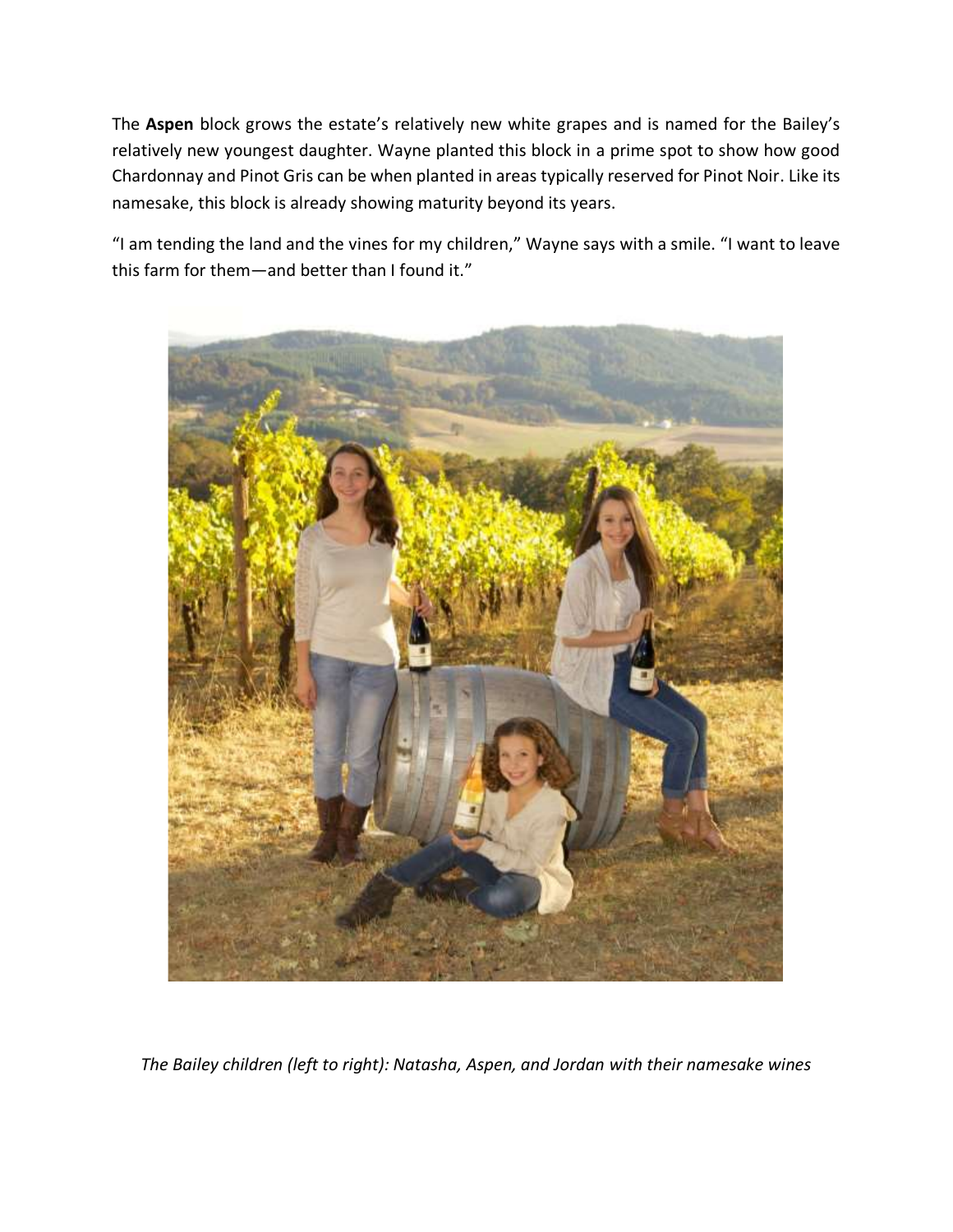# **Youngberg Hill Wines**

# Estate Overview

The Youngberg Hill Vineyards estate is located in the coastal foothills only 25 miles from the Pacific Ocean, and is believed to be one of the two westernmost vineyard sites in Willamette Valley. The microclimate is heavily influenced by marine weather patterns coming up the Van Duzer Pass from the coast. There is less precipitation here than most of the valley, more sunny days, cooler temperatures both day and night, and cool coastal winds in the late afternoon and early evening. This facilitates Bailey's dry farming, as well as intense fruit expression. The estate has been organically farmed since 2003, and is LIVE certified and Salmon Safe. Wayne continues to do the right thing for the soil, while not seeking biodynamic certification, as vineyards always dictate what is needed given current growing conditions.

Eleven of the estate's 15 acres of Pinot Noir were planted in 1989, on southeast-facing slopes. Divided into two distinct blocks, the vines are own-rooted, 60% Pommard and 40% Wadenswil clones. The Natasha Block is the larger of the two original blocks, situated at 600 feet elevation on Willakenzie soils. The Jordan block is on a steeper section of the hillside at 800 feet of elevation, on Steiwer soils.

In 2008, they planted the Bailey Block: three more acres of Pinot Noir located between the two original blocks, using 777 clones on 10114 rootstock in mixed Steiwer/shale soils. These grapes are vinified into a block-specific wine, as well as blended in small amounts (2-3%) with the Natasha and Jordan wines.

The Baileys also planted the Aspen Block to Pinot Gris in 2006, using 148 and 152 clones on 3309 rootstock. In 2014, they grafted over 2.5 acres of the Pinot Gris with Chardonnay, with Dijon clones 75, 76, 95, and 548.

# **The Wines**

The estate produces three distinct **Pinot Noirs** each year from the estate's 15 acres of Pinot Noir—one each from the **Natasha**, **Jordan**, and Bailey Family Wines, an estate blend which provides a reflection of the best grapes grown on the property and best barrels of wine produced each year. The winery also produces a **Cuvee Pinot Noir**, blended with estate and sourced fruit from the McMinnville AVAs.

Youngberg Hill also produces estate **Pinot Gris** and, starting with the 2015 vintage, **Chardonnay** from the five-acre Aspen block. More recently the Bailey Family Wine Chardonnay has been produced to share the best quality Chardonnay grown and produced each year. Periodically, there is also a **Pinot Blanc** and Grenache produced from sourced fruit. The winery began producing **sparkling wine** in 2016 and successfully began releasing their first vintage in 2020.

# **Pinot Noir**

#### **Natasha Block**

AVA: McMinnville AVA, Willamette Valley Soil Type: Uplifted Marine Sedimentary (Willakenzie) Clones: 60% Pommard and 40% Wadenswil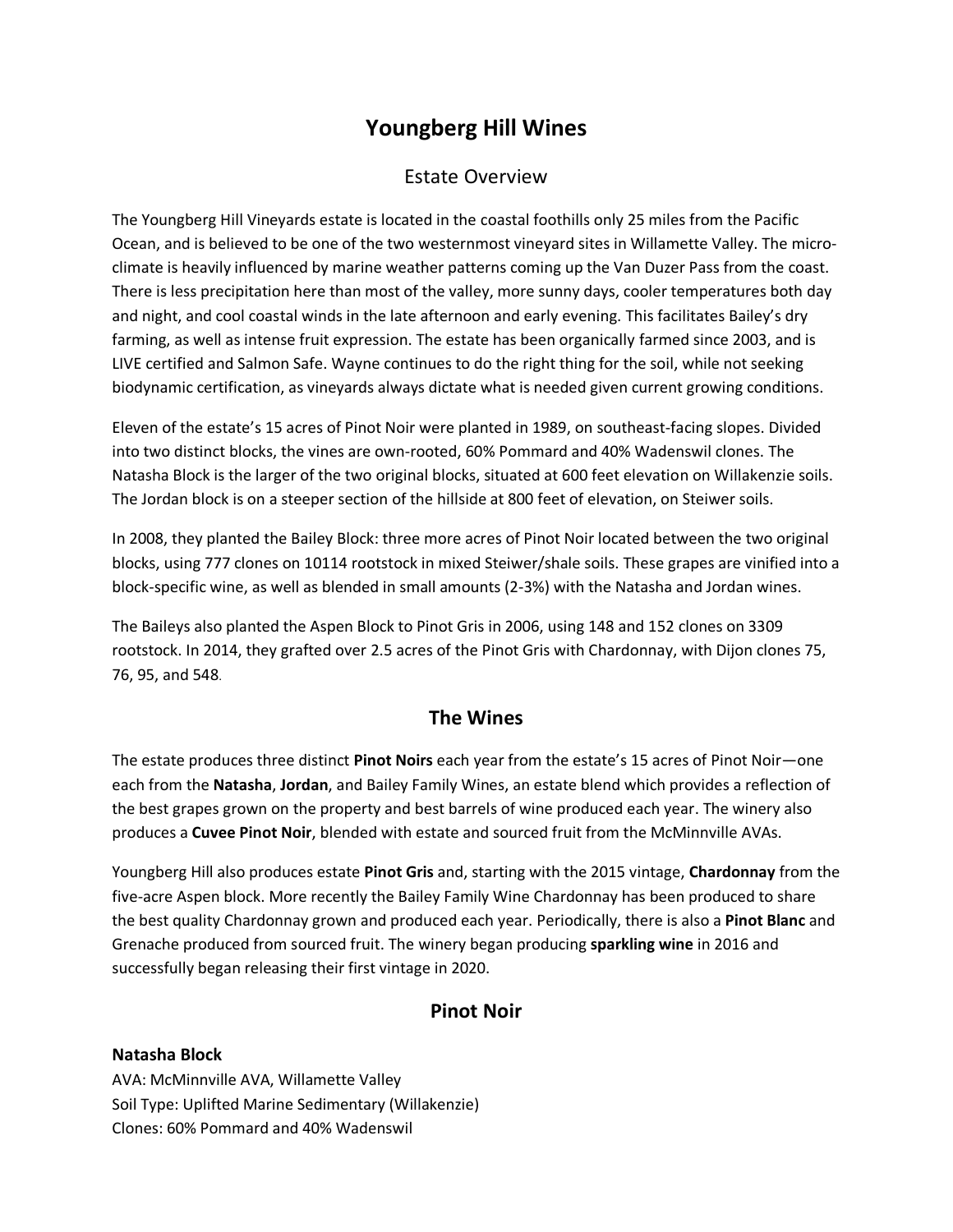Age of Vines: planted 1989 Acreage Total: 6.5

#### **Jordan Block**

AVA: McMinnville AVA, Willamette Valley Soil Type: Steiwer Clones: 60% Pommard and 40% Wadenswil Age of Vines: planted 1989 Acreage Total: 4.5

#### **Bailey Block**

AVA: McMinnville AVA Soil Type: Steiwer with shale Clones: 777 Age of Vines: planted in 2008 Acreage Total: 3

Wayne's World Block AVA: McMinnville AVA Soil Type: Uplifted Marine Sedimentary (Willakenzie) Clones: 667; 115 Age of Vines: planted in 2019 Acreage Total: 2

#### **Cuvee of Pinot Noir**

*A blend of estate and sourced Pinot Noir* AVA: Willamette Valley AVA blend from the McMinnville AVA, and Amity-Eola Hills AVA Soil Type: Varies Clones: Pommard, Wadenswil, 667 and 777 Age of Vines: 9-10 years

### **Pinot Gris**

#### **Aspen Block Pinot Gris**

AVA: McMinnville AVA, Willamette Valley Soil Type: Uplifted Marine Sedimentary (Willakenzie) Clones: 148 and 152 Clones on 3309 root stock Age of Vines: planted in 2006 Acreage Total: 2.5

#### **Chardonnay**

#### **Aspen Block Chardonnay**

AVA: McMinnville AVA, Willamette Valley Soil Type: Uplifted Marine Sedimentary (Willakenzie) Clones: Dijon clones 75, 76, 95, and 548 Age of Vines: planted in 2006; grafted in 2014 Acreage Total: 2.5